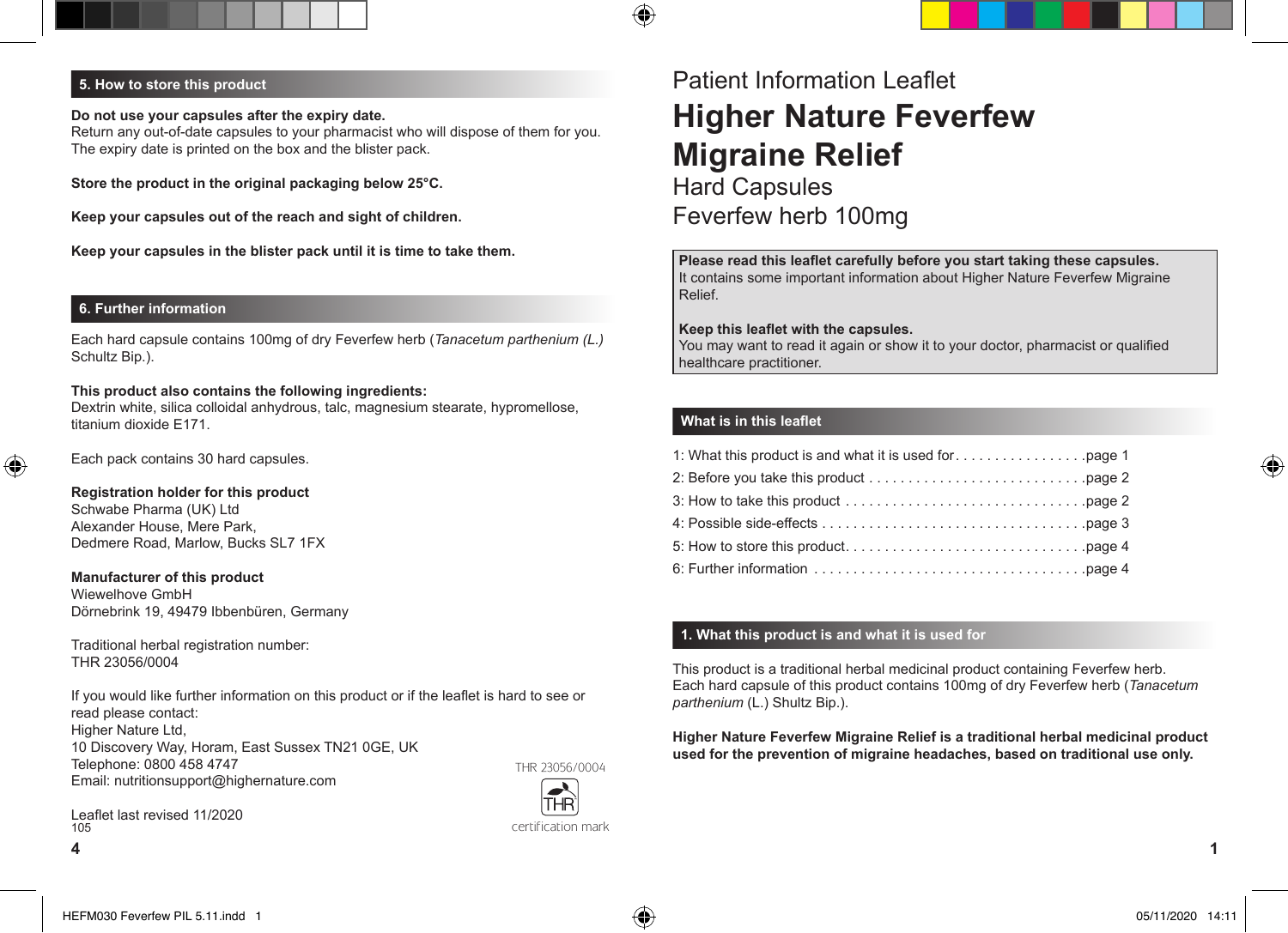

# **2. Before you take this product**

**Patients who take this product for migraine should have been previously diagnosed by a doctor of this condition. If you experience changes in your symptoms (increase in attacks, worsening of pain, new symptoms), you should consult your doctor.**

## **DO NOT TAKE this product if you:**

- are **pregnant** or **breastfeeding**
- are **allergic to any of the ingredients** or to plants from the Asteraceae (Compositae) family such as daisies, marigolds, artichokes, chrysanthemums or ragweed (see section 6).
- are **under 18 years of age**

**If you are already taking warfarin, clopidogrel, aspirin, ibuprofen or other nonsteroidal anti-inflammatory drugs, there is a theoretical risk that taking this product may increase the risk of bleeding.**

**Tell your doctor or pharmacist if you are taking any of these medicines or any other medicines, including any bought without a prescription.**

**You must speak to a qualified healthcare practitioner if your symptoms worsen, if they do not improve after 8 weeks, or if side-effects not mentioned in this leaflet occur.**

# **3. How to take this product**

# **Adults and the elderly.**

**Take 1 capsule daily** – try to take the capsule at the same time each day. Swallow the capsules whole with some water or other liquid. Do not chew the capsules. You can take the capsules with or without food. The maximum beneficial effect of this product may take several months to develop for some people.

**Do not take more than the label/leaflet tells you to take.**

**Long-term Feverfew users who stop treatment suddenly may experience withdrawal symptoms, including rebound headaches, anxiety, insomnia, muscle stiffness and joint pain. Patients who are on long-term therapy with this product should seek advice from their doctor, pharmacist or qualified healthcare professional before stopping treatment.**

**If you take too much of this product (overdose).**

If you take more than the recommended dose, speak to a doctor, pharmacist or qualified healthcare practitioner and take this leaflet with you.

## **If you forget to take this product.**

♠

Continue to take your usual dose at the usual time. It does not matter if you have missed a dose.

**If you have any questions, or are unsure about anything, please ask your doctor, pharmacist or qualified healthcare practitioner.**

## **4. Possible side-effects**

Like all medicines, this product can have side-effects. These are listed below.

| Common side-effects (affecting up to 1 in 20 people)                                                                                                          |                                                                                                                                                                        |  |
|---------------------------------------------------------------------------------------------------------------------------------------------------------------|------------------------------------------------------------------------------------------------------------------------------------------------------------------------|--|
| • abdominal bloating<br>• indigestion<br>• heartburn<br>• digestive upsets such as wind,<br>bloating, nausea, constipation or<br>diarrhoea.                   | If these side-effects persist for more than<br>a few days, or become troublesome, stop<br>taking this product. These common side-<br>effects are often only temporary. |  |
| Uncommon side-effects (affecting fewer than 1 in 300 people)                                                                                                  |                                                                                                                                                                        |  |
| • mouth inflammation or mouth ulcers<br>• mild allergic skin reactions, itching<br>and/or rash of the skin                                                    | Stop taking this product immediately if<br>you experience any of these side-effects.                                                                                   |  |
| Other side-effects                                                                                                                                            |                                                                                                                                                                        |  |
| These include increased heart rate, raised blood pressure, eosinophilia, abnormal<br>liver function tests, arthritis, renal failure and Raynaud's phenomenon. |                                                                                                                                                                        |  |

Tell your doctor or pharmacist, if you notice any other side-effect.

## **Reporting of side effects.**

If you get any side-effects, talk to your doctor, pharmacist or nurse. This includes any possible side-effects not mentioned in this leaflet. You can also report side-effects directly via the Yellow Card Scheme at www.mhra.gov.uk/yellowcard or search for MHRA Yellow Card in the Google Play or Apple App Store. By reporting side-effects you can help provide more information on the safety of this medicine.

◈

⊕